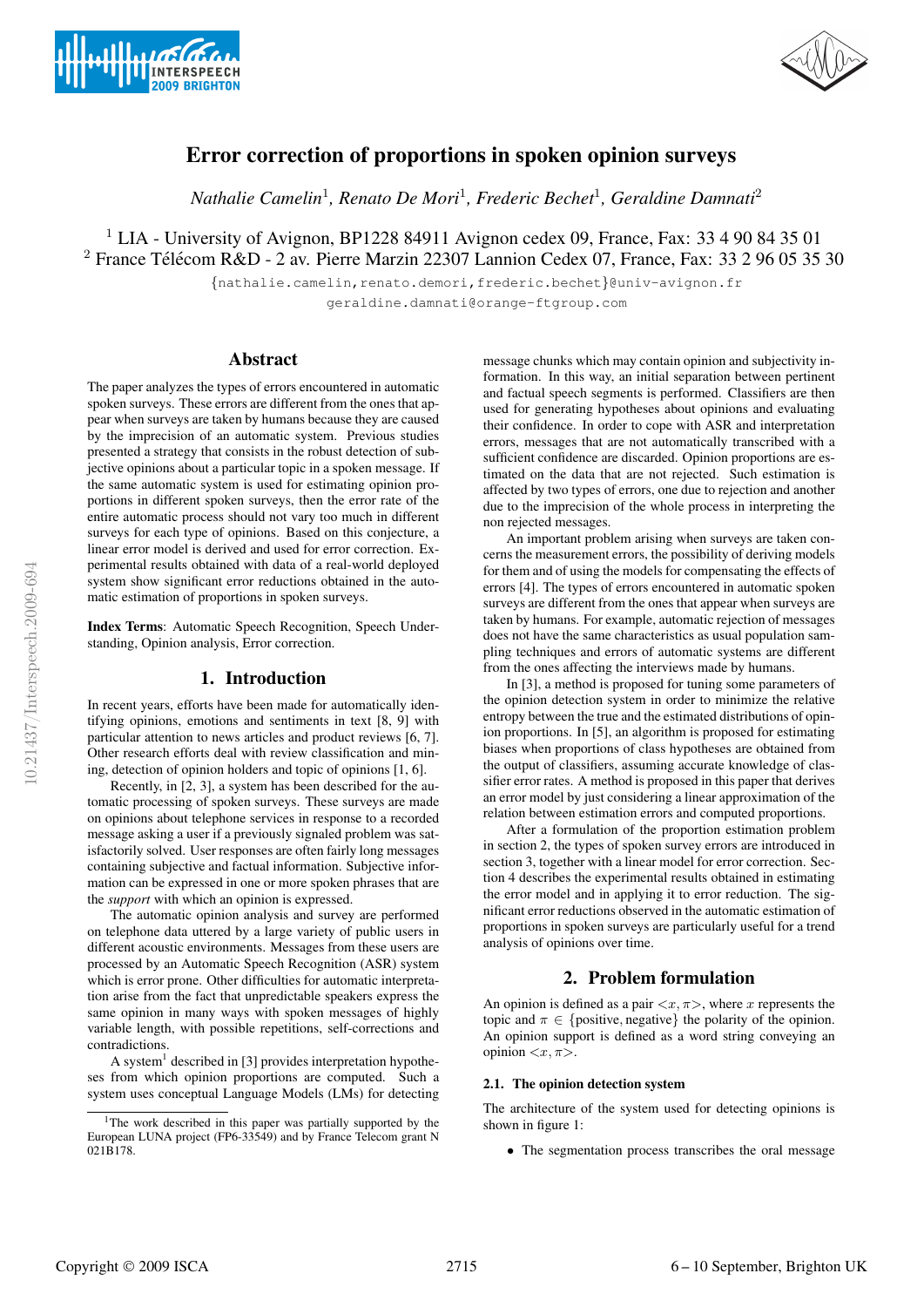according to specific opinion LMs. Segments that are not detected with enough confidence are rejected. As a consequence, if no segment is kept for a message, it is rejected.

• The classification process associates to each reliable hypothesized opinion support the corresponding pairs  $\langle x, \pi \rangle$  with a probability score. A segment for which this association is not made with a sufficient confidence is interpreted as not being an opinion support. Furthermore, if there are no segments in a message labeled with an opinion hypothesis, then the message is considered as not expressing any opinion and will be taken into account only for the estimation of opinion proportions.



Figure 1: The opinion detection and interpretation system.

#### 2.2. Opinion proportion analysis

There may be several opinion supports in one message expressing different polarities about the same topic. A global opinion value  $v$  is introduced to describe the global consolidated opinion  $\{x, v\}$  expressed about the topic x in a message.

Let  $Op(a, x)$  be a function returning a consolidated opinion value in a message  $a$  about a topic  $x$ . The consolidated opinion value v takes the following values : *none*, if the topic is not expressed; *satisfied*, if only positive opinion are express about the topic; *dissatisfied* if it is only negative polarities; and *mixed*} otherwise. The variable  $a$  takes the value  $m$  if the message has been manually segmented and each segment has been annotated with an opinion. The variable  $a$  takes the value  $\hat{m}$  if the message has been automatically segmented and annotated by the system whose architecture is represented in figure 1.

Let  $C$  be a corpus of  $n$  oral messages expressing opinions about a telephone service. Let  $C' \subseteq C$  be a subset of  $C$  containing  $n'$  messages selected by the automatic interpretation strategy described in [3].

Let  $p_C(x, v)$  be the reference proportion of messages m of the corpus  $C$  expressing the global opinion value  $v$  about the topic  $x$ . It is defined as:

$$
p_C(x,v) = \frac{|m \in C \text{ and } Op(m,x) = v|}{n}
$$
 (1)

where  $|q(m)|$  indicates the number of messages for which  $q(m)$ is true.

Let  $\widehat{p_{C'}}(x, v)$  be the proportion of automatically transcribed messages  $\hat{m}$  of the corpus C' expressing the global<br>original value u short the toric  $\alpha$ . It is defined as opinion value  $v$  about the topic  $x$ . It is defined as:

$$
\widehat{p_{C'}}(x,v) = \frac{|\widehat{m} \in C' \text{ and } Op(\widehat{m},x) = v|}{n'} \tag{2}
$$

Different types of errors make  $\widehat{p_{C'}}(x, v)$  different from  $p_C(x, v)$ . It is interesting to analyze the types of these errors to see if they can be modeled and partially corrected.

#### 3. A model for survey errors

Rejecting a number of messages in a survey may lead to opinion proportions different from the ones computed with the full message population. The rejection of some messages corresponds to sampling the original message population with a sampling criterion based on confidence measures computed by the automatic ASR system as described in [3]. In order to separately characterize the errors due only to this sort of sampling and the ones due only to interpretation, it is useful to introduce  $p_{C'}(x, v)$ , the proportion of the consolidated message opinion  ${x, v}$  obtained with the manual transcriptions and annotations of messages in the subset  $C'$  of  $C$ . It is computed as follows :

$$
p_{C'}(x,v) = \frac{|m \in C' \text{ and } Op(m,x) = v|}{n'} \tag{3}
$$

The difference between the true proportion  $p_C(x, v)$  and the proportion  $p_{C'}(x, v)$  is the first type of error defined as the sampling error :

$$
err^{sample.}(x, v) = p_C(x, v) - p_{C'}(x, v)
$$
 (4)

The other type of error in opinion proportion estimation is due only to interpretation errors and is defined as the interpretation error:

$$
err^{interp.}(x,v) = p_{C'}(x,v) - \widehat{p_{C'}}(x,v)
$$
 (5)

The global error on the proportion estimation of opinion hypotheses is given by:

$$
err^{global}(x, v) = err^{sample}(x, v) + err^{interp.}(x, v)
$$
 (6)

The interpretation error  $err^{interp}(x, v)$  depends on two types of errors, namely : *deletion* (d) occurring when a message m, contains  $\{x, v\}$  which is not hypothesized in  $\hat{m}$  and *inser-*<br>tion (i) acquiring when a message we does not contain  $\{m, v\}$ *tion* (*i*) occurring when a message m, does not contain  $\{x, v\}$ which is hypothesized in  $\hat{m}$ . Notice that substitution errors cor-<br>general to the deletion of the correct origins and the insertion respond to the deletion of the correct opinion and the insertion of another one at its place.

Let  $d(x, v)$  be the deletion error rate and  $i(x, v)$  be the insertion error rate for a consolidated opinion  $\{x, v\}$ . These errors depend on the opinion detection system and affect the estimated proportion with this quantity  $k(x,y) = d(x,y) - i(x,y)$ . An error model is introduced by assuming  $k(x,y)$  to be constant. Based on this model, the following approximation of the error  $\epsilon^{interp.}(x, v)$  due to the interpretation of the non-rejected messages is introduced:

$$
\widehat{err^{interp.}(x,v)} = \widehat{p_{C'}}(x,v) * \frac{1 - k(x,v)}{k(x,v)}
$$
(7)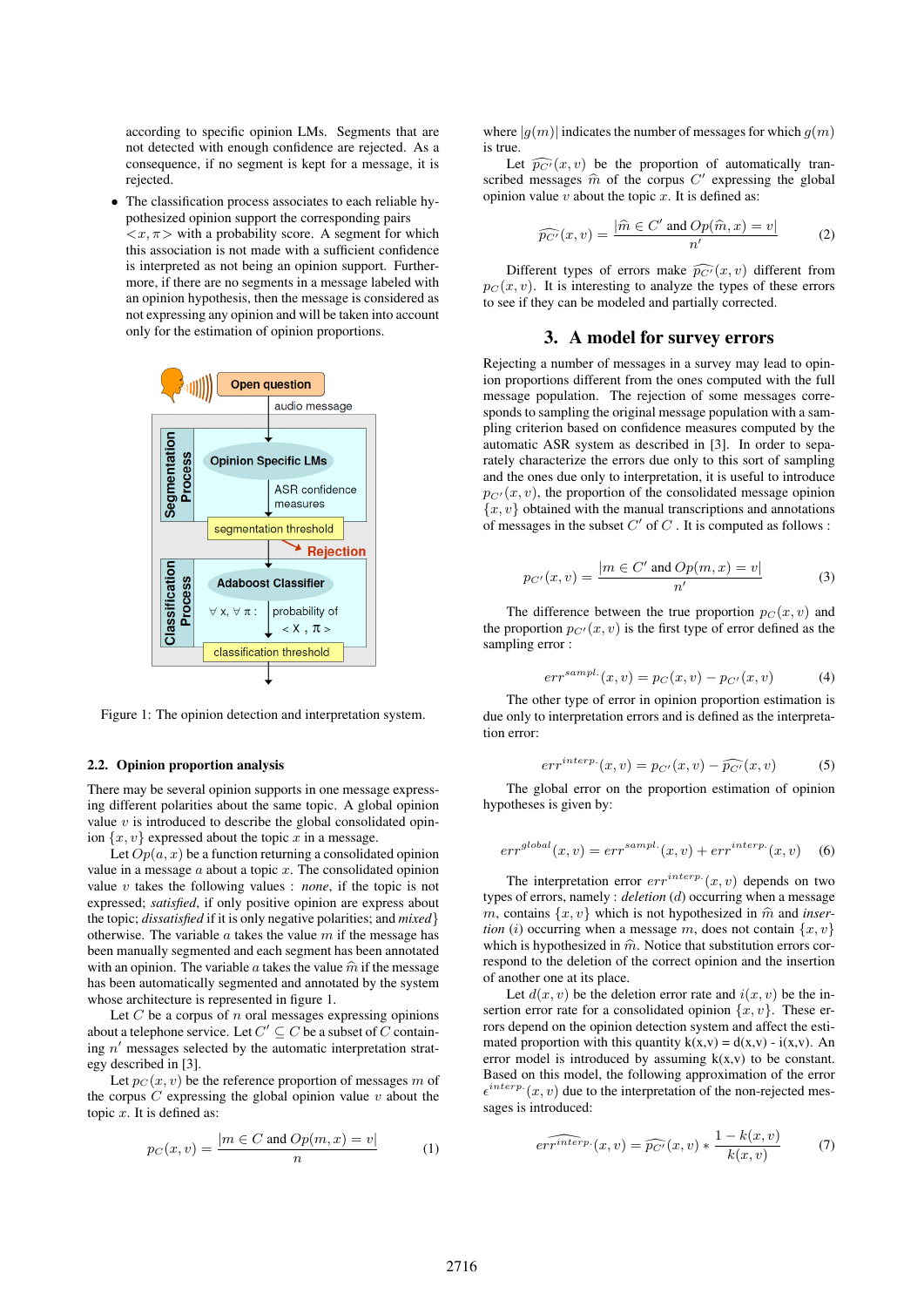Assuming also that the sampling error is constant and equal to  $\widehat{err^{sample}}(x, v)$ , the following approximation for the global error is considered:

$$
\widehat{err^{global}}(x, v) = \widehat{err^{sample}}(x, v) + \widehat{p_{C'}}(x, v) * \frac{1 - k(x, v)}{k(x, v)}
$$
\n(8)

A prediction of the overall error  $err^{global}(x, v)$  for opinion  $(x, v)$  is related in this way to the proportion  $\widehat{p_{C'}}(x, v)$  esti-<br>mated with the opinion hypotheses generated by the systematic mated with the opinion hypotheses generated by the automatic system.

The estimations are not far from the reality as far as the performance of the opinion detection system is rather stable. Experiments described in the next section show that errors exhibit minor divergence with respect to a linear approximation of the equation 8. This suggests introducing a new estimation  $\widehat{p_{corr,C'}}(x,v)$  of proportions as follows:

$$
\widehat{p_{corr,C'}}(x,v) = \widehat{p_{C'}}(x,v) + \widehat{errglobal}(x,v) \qquad (9)
$$

where  $\widehat{err^{global}(x, v)}$  is obtained by the linear approximation of equation 8 for the observed proportion  $\widehat{p_{C'}}(x, v)$ .<br>The residual error is a the reminded algebra error the

The residual error, *i.e.* the reminded global error that persists after the correction, is obtained as follows :

$$
err^{resid.}(x,v) = p_C(x,v) - \widehat{p_{corr,C'}}(x,v) \qquad (10)
$$

## 4. Experimental results

This section aims to compute an error correction function analyzing in details the different errors generated by the opinion detection system.

#### 4.1. Data-gathering

*France Telecom R&D* collected several opinion survey corpora in order to analyze users satisfaction in a customer service. The results reported in this paper make use of one of them.

The corpus used, described in details in [3], contains 1354 calls. The corpus was manually transcribed and opinion supports were annotated with pairs  $\langle x, \pi \rangle$ , with  $x \in$ {efficiency, courtesy, rapidity}.

The corpus has been split in two equal parts. The first corpus, denoted *TRAIN*, was used for estimating a linear approximation of the relation (8). The second corpus, denoted *TEST*, was used for evaluating the efficiency of error correction. These data were exclusively used for the test.

In order to have appropriate data for estimating the parameters of the linear approximation, the train and test corpora were manually split into a set of specific sub-corpora. They were constructed for each opinion by ramdomly picking samples to have different proportions in a sufficiently large interval. In order to accomplish this task, the number and size of resulting sub-corpora are specific to each opinion.

For the sake of brevity, detailed results will be given for two polarities of the most frequently expressed and most interesting opinion topic, namely *efficiency*. The distributions of  $p_C$  (*efficiency*, *dissatisfied*) for each corpora are from 0.23 to 0.42 and from 0.33 to 0.51 for  $p_C$  (*efficiency*, *satisfied*).

#### 4.2. Error estimation

For each set in the *TRAIN* and *TEST* corpora, the proportions  $p_C$  (*efficiency*, *satisfied*) and  $p_C$  (*efficiency*, *dissatisfied*)

were computed. The proportions  $\widehat{p_{C'}}$  (*efficiency*, *satisfied*) and  $\widehat{p_{C'}}$  (*efficiency*, *satisfied*)  $\widehat{p_{C'}}$  (*efficiency*, *dissatisfied*) were estimated from spoken messages with the opinion detection system. The observed errors for each set was computed as defined in equation 6.

The overall error  $err^{global}(x, v)$  for each of the six sets in the *TRAIN* corpus and their linear interpolation function of these data points are plotted as function of  $\widehat{pC'}(x, v)$  in figure 2 for {*efficiency*,*satisfied*}, while figure 3 shows the same type of data for {*efficiency*, *dissatisfied*}.



Figure 2: Estimation and exact value of the overall error according to the hypothesized proportions  $\widehat{p_{C'}}(x, v)$  for  $x =$ *efficiency* and  $v =$ *dissatisfied* on the corpora randomly sampled from *TRAIN*



Figure 3: Estimation and exact value of the overall error according to the hypothesized proportions  $\widehat{pC'}(x, v)$  for  $x =$ *efficiency*<br>and  $v =$  *satisfied* on the company parlamentary semiled from TPAIN. and v =*satisfied* on the corpora randomly sampled from *TRAIN*

#### 4.3. Error correction

The linear interpolation function estimated with the data in each figure has been used as a model for error correction. For each set of the *TEST* corpus, the proportion  $\widehat{p_{C'}}(x, v)$  has been used<br>for patriculus a value of the linear function. This value has been for retrieving a value of the linear function. This value has been used for estimating  $\widehat{p_{corr,C'}}(x, v)$ . The results of error correction are shown in figures 5 for (*efficiency*,*satisfied*) and 4 for (*efficiency*, *dissatisfied*).